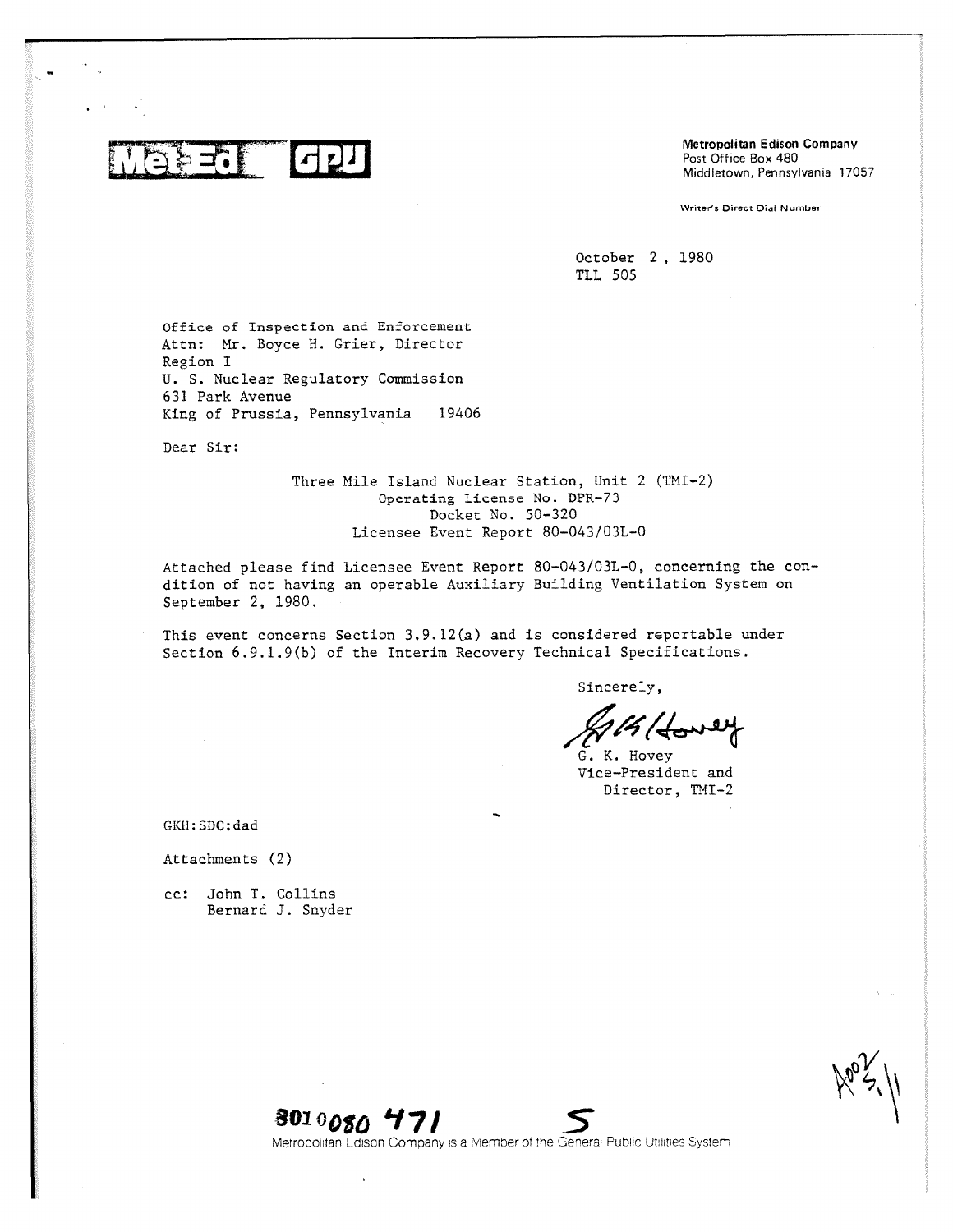|                                   | TLL 505<br>Attachment l                                                                                                                                                                                                                                                                                                                                                                                                              |
|-----------------------------------|--------------------------------------------------------------------------------------------------------------------------------------------------------------------------------------------------------------------------------------------------------------------------------------------------------------------------------------------------------------------------------------------------------------------------------------|
| <b>NRC FORM 366</b><br>(7.77)     | U. S. NUCLEAR REGULATORY COMMISSION<br>LICENSEE EVENT REPORT                                                                                                                                                                                                                                                                                                                                                                         |
|                                   | (PLEASE PRINT OR TYPE ALL REQUIRED INFORMATION)<br>CONTROL BLOCK: [<br>$\left( \cdot \right)$                                                                                                                                                                                                                                                                                                                                        |
| ٥                                 | $\underbrace{0 \mid 0 \mid 0 \mid 0}_{\text{License NUMBER}}$<br>$-10$<br>0.<br>0(3)(4)                                                                                                                                                                                                                                                                                                                                              |
| CON'T<br>011                      | $10151010101312100012181001218101218100000$<br>REPORT<br>L(6)<br>SOURCE<br>EVENT DESCRIPTION AND PROBABLE CONSEQUENCES (10)                                                                                                                                                                                                                                                                                                          |
| 0 <sup>12</sup>                   | On September 2, 1980 while running the 'B' train (8C & 8D fans) of the Auxiliary                                                                                                                                                                                                                                                                                                                                                     |
| 0 <sup>2</sup>                    | Building Ventillation System, fan 8D tripped. Since Lehe 'A' train fans (8A & 8B)                                                                                                                                                                                                                                                                                                                                                    |
| $0$ $\sqrt{4}$                    | were out of service. the action statement of Tech. Spec. 3.9.12(a) was entered.                                                                                                                                                                                                                                                                                                                                                      |
| $0$   5                           | This<br>This is considered reportable under Section 6.9.1.8(b) of the Tech. Specs.                                                                                                                                                                                                                                                                                                                                                   |
| $0$ $6$                           | event had no effect on the health and safety of the public.                                                                                                                                                                                                                                                                                                                                                                          |
| $0$   7                           |                                                                                                                                                                                                                                                                                                                                                                                                                                      |
| $\circ$   $\circ$<br>$\circ$<br>a | яo                                                                                                                                                                                                                                                                                                                                                                                                                                   |
| $0$   9                           | <b>SYSTEM</b><br>CAUSE<br>CAUSE<br>COMP.<br>VALVE<br>CODE<br><b>SUBCODE</b><br><b>COMPONENT CODE</b><br>CODE<br><b>SUBCODE</b><br><b>SUBCODE</b><br>BR<br>E<br>(16)<br>(11)<br>[12<br>Z<br>11<br><b>REVISION</b><br><b>OCCURRENCE</b><br>SEQUENTIAL<br>REPORT                                                                                                                                                                        |
|                                   | EVENT YEAR<br>REPORT NO.<br>COOS<br>TYPE<br>NO.<br>LER/RO<br>Ω<br>3<br>REPORT<br>$\mathbf 0$<br><b>NUMBER</b><br>30 <sup>2</sup><br>29<br>32<br><b>ACTION FUTURE</b><br>PRIME COMP.<br>EFFECT<br>ON PLANT<br>SHUTDOWN<br>NPRO-4<br>COMPONENT<br>ATTACHMENT<br>SUBMITTED<br>HOURS $(22)$<br><b>ACTION</b><br>FORM SUB.<br><b>SUPPLIER</b><br>TAKEN<br><b>MANUFACTURER</b><br><b>METHOD</b><br>$0 0 0$<br>(20)<br>(25<br>(23)<br>N(24) |
| $\circ$                           | CAUSE DESCRIPTION AND CORRECTIVE ACTIONS (27)<br>This event was caused by the malfunction of the 8D fan while the 8A and 8B fans                                                                                                                                                                                                                                                                                                     |
| $\mathbf{1}$                      | were out of service, thus causing action statement 3.9.12(a) to be entered inad-                                                                                                                                                                                                                                                                                                                                                     |
| $\overline{2}$<br>-11             | vertantly. The 8D fan malfunction was the result of a malfunctioning circuit break-                                                                                                                                                                                                                                                                                                                                                  |
| $\mathbf{3}$                      | No long<br>er. The circuit breaker was replaced and the fan restored to service.                                                                                                                                                                                                                                                                                                                                                     |
| i 4 I                             | term action is appropriate.<br>80                                                                                                                                                                                                                                                                                                                                                                                                    |
| 89<br>5.<br>9                     | FACILITY<br>STATUS<br>METHOD OF<br>DISCOVERY<br>(30)<br>DISCOVERY DESCRIPTION (32)<br><b>% POWER</b><br>OTHER STATUS<br>Recovery Mode<br>0 !<br>$01$ 0<br>(29)<br>Operator Observation<br>(28<br>(31)<br>X<br>A  <br>10<br>12<br>44<br>45<br>13<br>80                                                                                                                                                                                |
| 6.<br>۰                           | CONTENT<br>ACTIVITY.<br>LOCATION OF RELEASE (36)<br>AMOUNT OF ACTIVITY (35)<br>RELEASED OF RELEASE<br>N/A<br>33)<br>N/A<br>z<br>z<br>10<br>30<br>45<br>44<br>11                                                                                                                                                                                                                                                                      |
|                                   | PERSONNEL EXPOSURES<br>DESCRIPTION (39)<br>NUMBER<br>TYPE<br>N/A<br>Z<br>0.<br>U.<br>0<br>(38)<br>13                                                                                                                                                                                                                                                                                                                                 |
| 8<br>9                            | 20<br>PERSONNEL INJURIES<br>DESCRIPTION <sup>(41)</sup><br><b>NUMBER</b><br>N/A<br>$0$ $(40)$<br>$\Omega$<br>Ω<br>11<br>17                                                                                                                                                                                                                                                                                                           |
| 9                                 | 見行<br>LOSS OF OR DAMAGE TO FACILITY<br>(43)<br>TYPE<br><b>DESCRIPTION</b><br>$\mathbf{z}$<br>(42)<br>N/A<br>10                                                                                                                                                                                                                                                                                                                       |
| $\Omega$<br>$^{\circ}$            | ąО.<br><b>PUBLICITY</b><br>DESCRIPTION 3010080 H<br>NRC USE ONLY<br>issueb.<br>N/A<br>(44)<br>N<br>10                                                                                                                                                                                                                                                                                                                                |
|                                   | 68<br>69<br>80<br>$\tilde{\bullet}$<br>NAME OF PREPARER Steven D. Chaplin<br>$(717)$ 948-8461<br>٥<br>PHONE:                                                                                                                                                                                                                                                                                                                         |